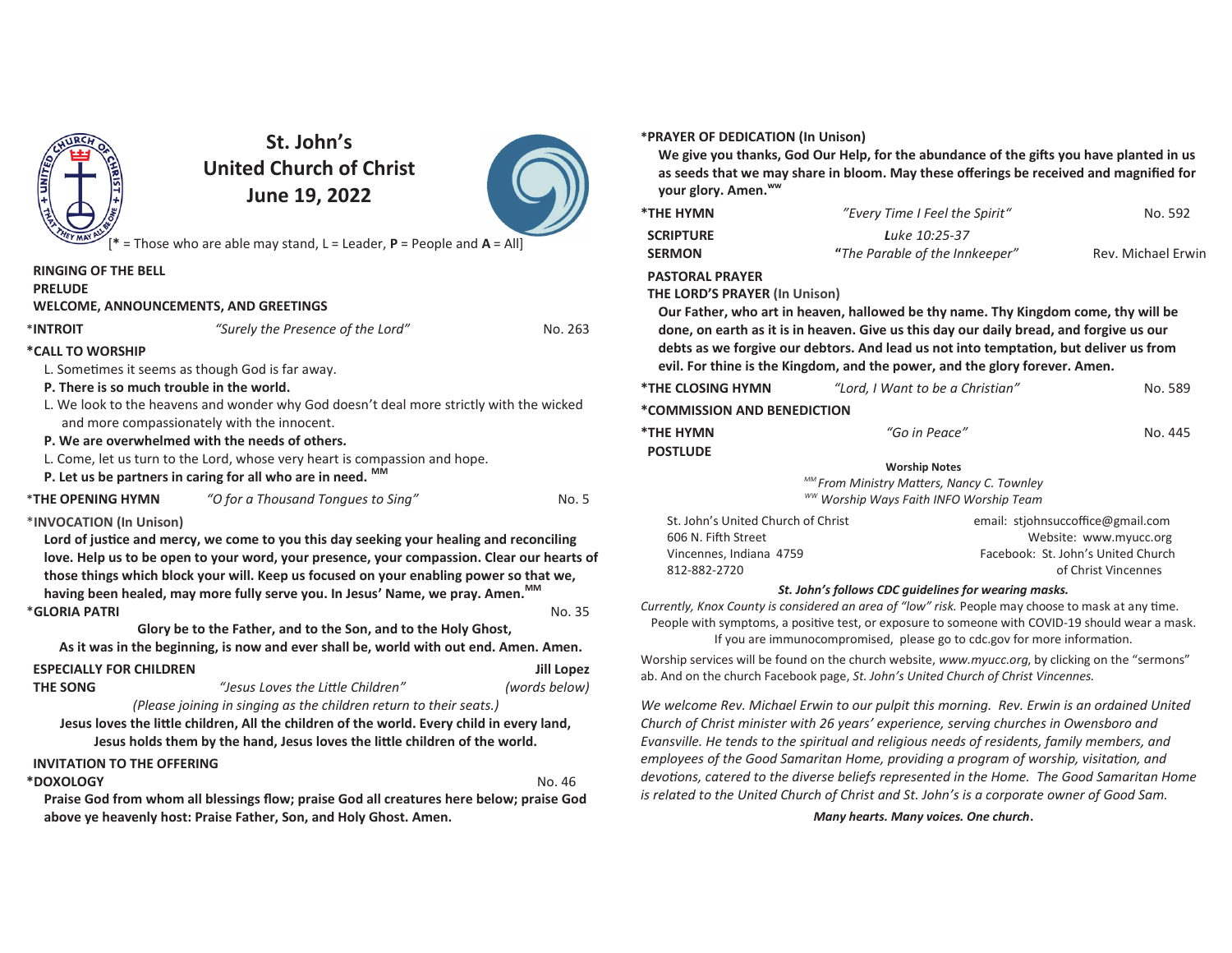

- Continuing Prayer Requests: Kennedy Alexander, Marge Beamon, Don Osborne, **Jr., Betty Meyer, Mark Lange, Bruce Deckard, Nora Grabbe (Friend of Janet Daniels).**
- · **For the silent trials and struggles everyone is carrying lets include all in our prayers.**
- Continued prayer for Libbi Grace Stevenson she has had a difficult week and unfortunately is back on the ECMO. Thank you and keep praying for this tiny baby girl.
- Continued prayers for Kennedy Alexander and her family as they anticipate her surgery in July.
- · With deepest sympathy I share that Roberta Meyer died today. Prayers for the Alexander family on their loss.
- Please add Robin Root to the prayers, he's in Good Samaritan with positive Covid test results.
- Prayer concern for Betty Meyer. She is dealing with some health issues. A change of medication has helped. She continues to improve.

Thank you to Jill Lopez for being the liturgist for today.



Don't forget to sign up for Summer Special Music! Sheet is on hallway bulletin board. Looking forward to seeing everyone's talents!

## **Addresses for Shut-ins and Others**



**Norma Meyer,** Colonial Assisted Living, Room 142, 1622 S Hart Street Road, Vincennes, IN 47591

**Kenny Kixmiller,** Freelandville Community Home, 310 W. Carlisle Street, Freelandville, IN 47535

**Betty Meyer**, Bridgepoint Health Campus, - 1900 College Ave, Room 508, Vincennes IN 47591

**Joy Tooley,** Willow Manor, - 3801 Old Bruceville Road, Vincennes, IN 47591**Leona Conway,** Willow Manor, -3801 Old Bruceville Road, Vincennes, IN 47591

John and Patty Jackson, *The Villages at Oak Ridge*, - 1694 Troy Road, Room. 511 Washington, IN 47501

**Kathryn Cole, Jean Wells** Lodge of the Wabash, 723 Ramsey Road, Vincennes, IN 47591 (Room number is not required).

**Donna Cullison,** c/o Heritage Center Memory Care Unit, Room 313, 1201 West Buena Vista Road,Evansville, IN 47710

**Marge Beamon, Gentlecare,** 1202 N 16th, Vincennes IN 47591, Rm 19**Home Etta Snyder --**1209 21st Ave. Apt B303 Rock Island, IL 61201**Kennedy Alexander –** PO Box 256, Monroe City, IN 47557 **Robin Root–** 7237 E. Overhead Road., Vincennes, IN 47591 (currently in Good Samaritan Hospital) **Bruce Deckard** - 3599 E. Warren Cir, Vincennes IN 47591

**If you have a caregiving need such as a hospital stay, a visit or desire communion, please contact thechurch office, Janet Goodman (chairman of Caregivers) or any caregiver listed below. We would appreciate your help and want to make sure everyone is blessed by St. John's when you need it! St. John's UCC Caregivers**- **Ed and Brenda Cummings, Cindy Deckard, Connie and Dan Coulter, Peggy Meyer, Ray Pieper, Terry and Janet Goodman, Lonny Vieck, Larry and Betsy Marchino.**